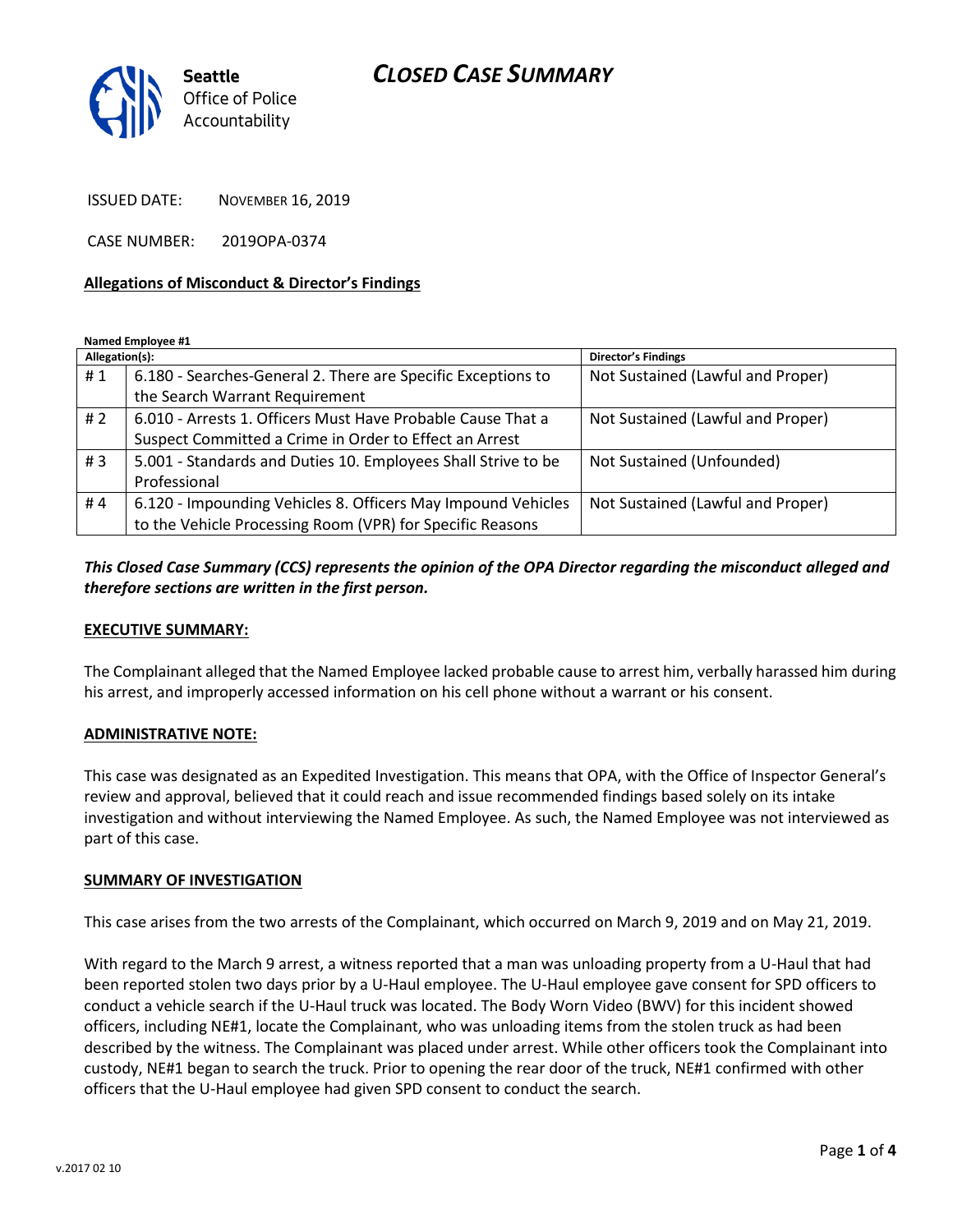

# *CLOSE CASE SUMMARY*

OPA CASE NUMBER: 2019OPA-0374

During the search, NE#1 found various items, including narcotics which he placed in an evidence bag. He also discovered a credit card with a woman's name on it and a plugged-in cell phone. NE#1 asked the Complainant whether he recognized the name on the credit card and the Complainant said he did not. Another officer screened the incident with the Major Crimes Task Force (MCTF). A MCTF supervisor directed the officers to place any property back inside the truck and to impound the truck to the Vehicle Processing Room pending a search warrant. Lastly, the officers on scene ran the truck's license plate to confirm that it was reported stolen.

After he had been taken into custody, the Complainant asked if NE#1, who was still searching the cab, to get his cell phone and turn it off for him so that it would not lose power. NE#1 picked up the phone and viewed the lock screen briefly. The BWV showed that there were multiple notifications on the phone's lock screen; however, the content of these notifications could not be discerned by OPA based on its review of the video. NE#1 looked at the screen and, apparently reading one of the notifications, asked the Complainant who "D in the MF house" was. The Complainant replied that it was a friend's nickname. NE#1 immediately attempted to power down the phone but, when prompted, hit "cancel" instead of "power off." Moments later the phone rang, and NE#1 appeared to look at the screen before hitting the side button causing the screen to go dark. From a review of the BWV, there was no indication that NE#1 attempted to unlock the phone or to access its contents. NE#1 put the Complainant's phone in a paper bag with the Complainant's other personal property in order for the property to be transported to the North Precinct. NE#1 then placed the Complainant into a patrol vehicle and he was driven from the scene.

After the Complainant's subsequent arrest on May 21, he was transported to the North Precinct where his arrest was screened by a Department supervisor. During the screening process, the Complainant alleged to the screening sergeant that NE#1 had violated policy during the Complainant's March 9 arrest. Specifically, the Complainant alleged that NE#1 called him drug addict and a thief. The Complainant also alleged that NE#1 and other officers took the Complainant's possessions from a truck without his permission and improperly accessed his cell phone contacts. The screening sergeant forwarded the Complainant's complaint to OPA and this investigation ensued.

### **ANALYSIS AND CONCLUSIONS:**

## **Named Employee #1 - Allegations #1** *6.180 - Searches-General - 2. There are Specific Exceptions to the Search Warrant Requirement*

SPD Policy 6.180-POL-2 concerns searches and seizures. It specifically references the various exceptions to the search warrant requirement. One such exception is where consent is given for the search. (SPD Policy 6.180-POL-2(a).) Consent must be given voluntarily and not coerced, and the consenting person must have authority to consent to the search. (*Id*.)

Another such exception is where there are exigent circumstances. (SPD Policy 6.180-POL-2(b).) With regard to this exception, the policy states the following: "Police may conduct an immediate, warrantless search or seizure under emergency conditions, if there is probable cause to believe that delay in getting a warrant would result in the loss of evidence, escape of the suspect, or harm to police or public." (*Id*.) The policy specifically references exigent circumstances in suspected domestic violence cases and instructs: "Exigent circumstances also exist if the police are responding to a domestic violence call. Entry may be made if a person's health, welfare, or safety is concerned." (*Id*.)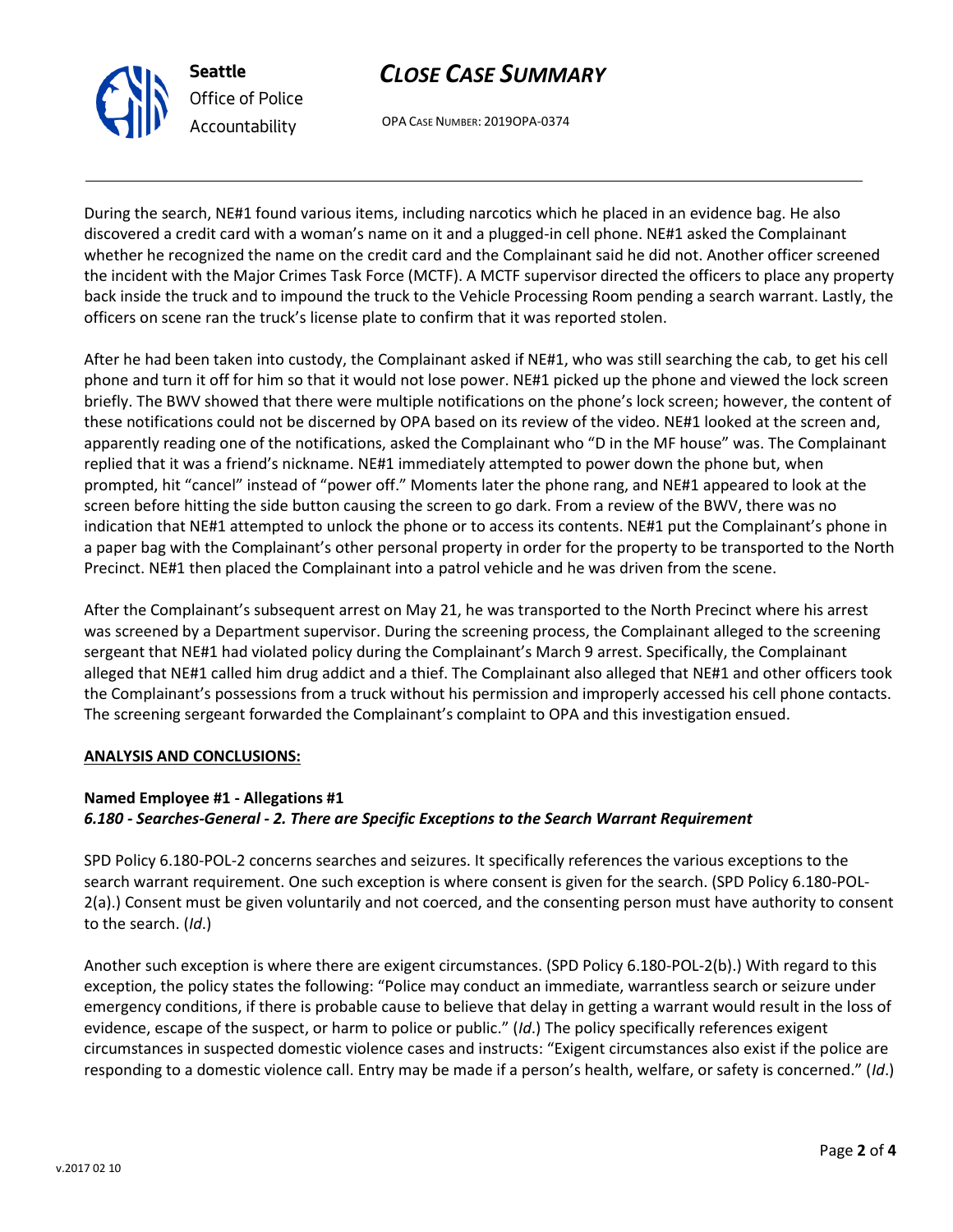

**Seattle** *Office of Police Accountability*

# *CLOSE CASE SUMMARY*

OPA CASE NUMBER: 2019OPA-0374

As an initial matter, OPA notes that the U-Haul truck that NE#1 searched was owned not by the Complainant, but rather by U-Haul. The U-Haul employee's consent to search, given when its theft was reported, therefore authorized SPD to search the truck. NE#1 confirmed that U-Haul had provided consent prior to conducting the search. As such, even though the Complainant did not provide consent, it was not required given that he had no privacy interest in a stolen vehicle.

OPA also finds that there was no search of the Complainant's phone sufficient to trigger the Fourth Amendment's warrant requirement. Had NE#1 manipulated the Complainant's phone to view data stored within, this could very well have constituted a search to which the Fourth Amendment's protections applied. (*See Riley v. California*, 574 U.S. 373 (2014)). Here, however, NE#1 simply looked down at the phone that the Complainant had given him permission to handle and, without any manipulation of the phone, viewed information concerning the Complainant's contacts. NE#1 did not actually access the Complainant's phone to review the names of his contacts or read his messages. Moreover, he appeared to handle the phone in the most limited manner possible in order to turn it off as the Complainant had requested.

For these reasons, I recommend that this allegation be Not Sustained – Lawful and Proper.

Recommended Finding: **Not Sustained (Lawful and Proper)**

### **Named Employee #1 - Allegation #2**

## *6.010 - Arrests 1. Officers Must Have Probable Cause That a Suspect Committed a Crime in Order to Effect an Arrest*

SPD Policy 6.010-POL-1 requires that officers have probable cause to believe that a suspect committed a crime when effectuating an arrest. Stated differently, where an arrest is not supported by probable cause, it violates law and Department policy. Probable cause exists when the facts and circumstances within an officer's knowledge are sufficient in themselves to support a reasonable belief that an offense has been or is being committed.

Based on OPA's review of the evidence, there was abundant probable cause for the Complainant's arrest. First, the Complainant was in possession of a stolen truck and was observed unloading items from that truck, confirming that he had dominion and control over it. Second, within the truck, the officers located a credit card that did not belong to the Complainant and illegal narcotics, which provided a further basis to take him into custody. Third, upon running the Complainant's identifying information, the officers determined that he had a valid outstanding warrant for his arrest.

For these reasons, I recommend that this allegation be Not Sustained – Lawful and Proper.

Recommended Finding: **Not Sustained (Lawful and Proper)**

### **Named Employee #1 - Allegation #3** *5.001 - Standards and Duties 10. Employees Shall Strive to be Professional*

SPD Policy 5.001-POL-10 requires that SPD employees "strive to be professional at all times." The policy further instructs that "employees may not engage in behavior that undermines public trust in the Department, the officer,